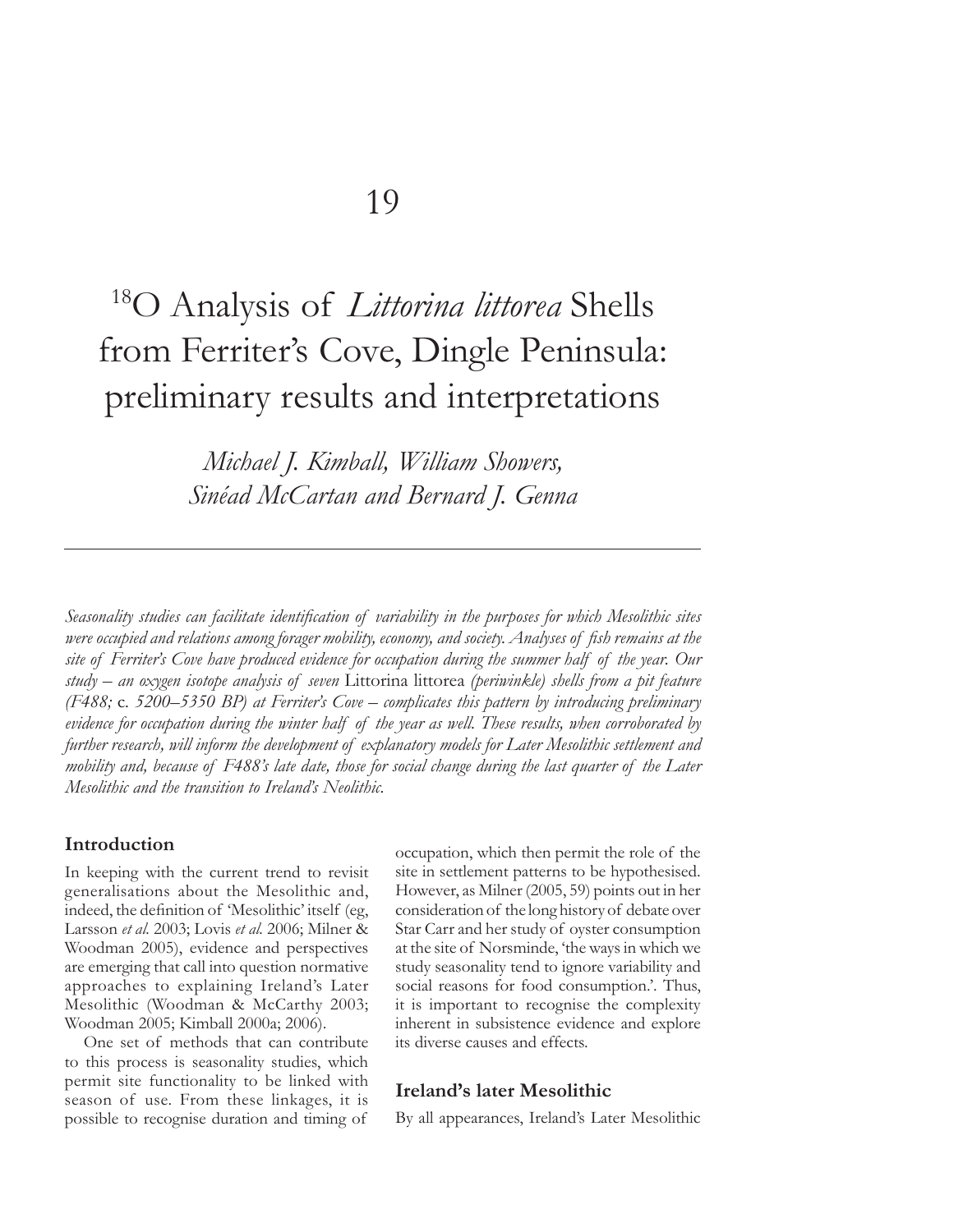– a period spanning approximately 2000 years, from  $c$ . 7500 to 5500 BP – consists of small groups of highly mobile foragers whose lifeways focused on aquatic and marine resources. All excavated Later Mesolithic sites suggest a settlement pattern characterised by short-term food and raw material procurement and processing camps oriented towards coasts, estuaries, rivers, and lakes. No inland, terrestrially-focused sites have yet been identified. Woodman's (1978) seminal study of Mesolithic assemblages from the northeast drew attention to this pattern almost thirty years ago. More recent regional surveys from the southeast (Green & Zvelebil 1990), east (Zvelebil *et al.* 1996), and northwest (Kimball 2000b) have lent further support.

Excavations at the floodplain site of Newferry in County Antrim (Woodman 1977), the coastal, industrial site of Bay Farm, also in County Antrim (Woodman & Johnson 1996), and the coastal site of Ferriter's Cove in County Kerry (Woodman *et al.* 1999) highlight the small-scale, short-term nature of occupations. Subsistence activities at these and other sites cover a wide spectrum of food resources including plant resources (eg, hazelnuts), marine mammals, salmonids, eels, ocean fish species, shellfish, and wild pig (Brinkhuizan 1977; McCarthy 1999; Woodman 1986; 1990). The absence of red deer from the diet is notable and likely due to a Neolithic period arrival of *Cervus elaphus* to Ireland (Woodman *et al.* 1997; Woodman & McCarthy 2003).

For the most part, the settlement and subsistence evidence encourages a broadbrush approach to explaining the Later Mesolithic settlement pattern: small groups of highly mobile foragers moved from place to place, taking advantage of Ireland's peculiar array of food and raw material resources. The evidence for lithic technology during this period makes over-generalisation even more tempting: stone artifact types and the technology used to make them are remarkably similar across the island, regardless of variation in physical geography. There is neither stylistic nor regional variation in the broad blades and flakes that, to-date, characterise Later Mesolithic technology; likewise, only hard-hammer percussion was used to produce them (Woodman 1978; Woodman & Anderson 1990).

#### *Seasonality studies for Ireland's later Mesolithic*

In Ireland, a recent example of the application of seasonality studies to the Later Mesolithic comes from analyses of faunal specimens from Ferriter's Cove on the western edge of the Dingle Peninsula in County Kerry (Woodman *et al.* 1999). In one such study, McCarthy (1999, 89) infers season of occupation based on species and size of fish recovered from the excavation:

'From the available evidence it can be inferred that fishing took place during the summer and autumn, and all of the fishes could easily have been captured in the immediate vicinity of the site. The size of most of the species caught (eg, small whiting, cod and saithe) indicates summer catches when they frequent coastal waters. Spawning of whiting takes place at the beginning of spring and the size of the fishes indicates that they were in their first year when netted. Herring make seasonal movements inshore and today they are caught in summer and early autumn. Tope make seasonal migrations with summertime warming of the sea, which brings it into northern European inshore waters. The other marine species in the sizes concerned will also have been most easily caught within the summer half of the year when they live near the coast. The salmon and eel bones represent summer and autumn catches respectively, but the samples involved for these migratory species are too small to reliably interpret seasonal patterns.'

In another study, Irving (1999) analyses the growth patterns of three ballan wrasse (*Labrus bergylta*) scale fragments recovered from a dump of burned stones, bones, and shell from the central area of the site. She argues that these fish died during mid-late summer. McCarthy and Irving's findings lead Woodman et al. (1999, 137) to conclude that the 'evidence of the fish bones and scales thus suggests that the site was most likely used in the summer and perhaps into the autumn  $-$  a possibility confirmed by the concentrations of burnt hazelnut shells present at the site.' The authors discuss a conjectural model of summer and autumn seasons spent at Ferriter's Cove, followed by eastward movements to winter campsites on the northern shore of the Dingle Peninsula (Woodman *et al.* 1999).

These results suggest the time of year during which foragers used the Ferriter's Cove area for fishing activities. Further research needs to be conducted into seasonality indicators from other fauna before a firm foundation is laid upon which to build a more complete understanding of when and for what purposes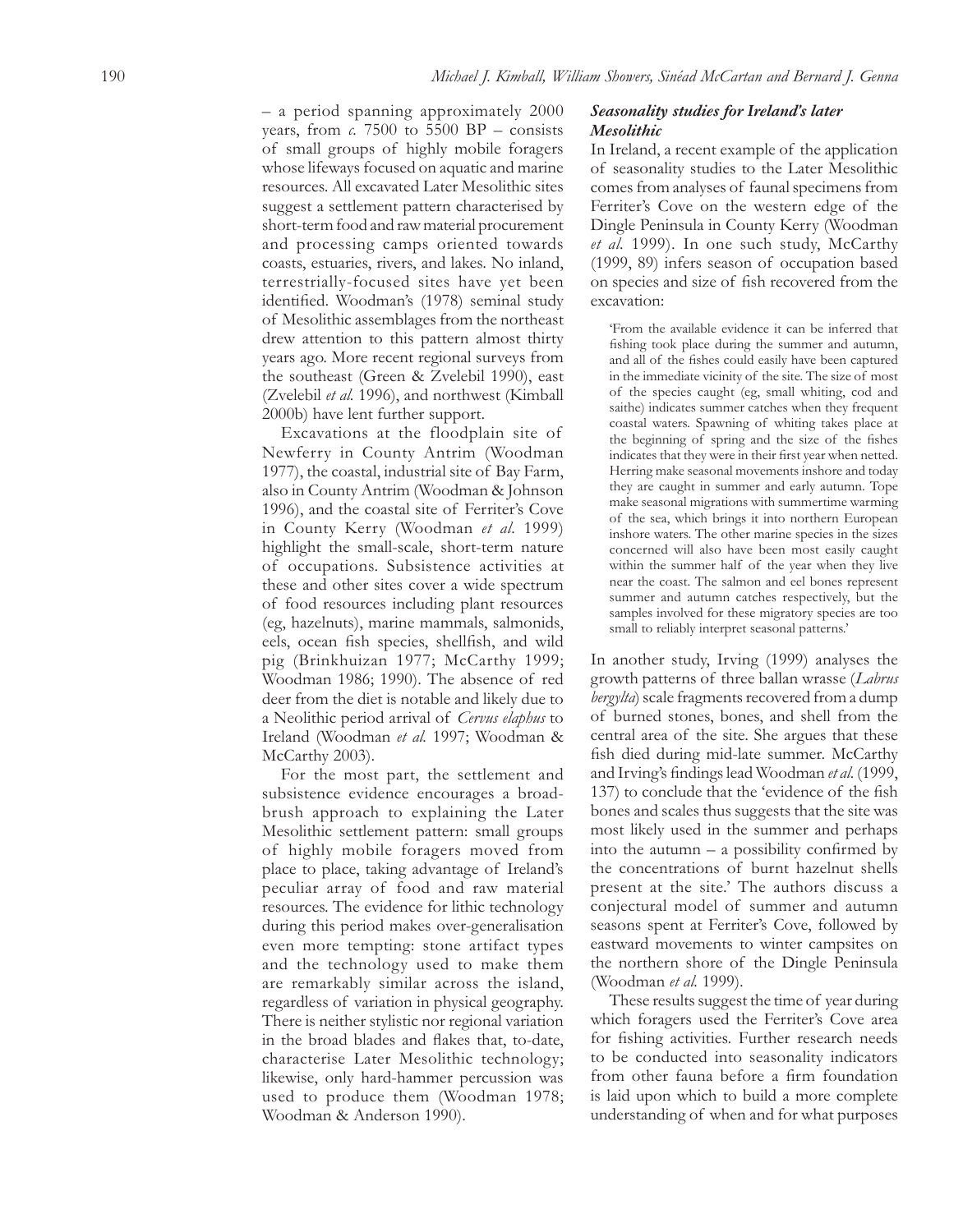the site was occupied. From there it will be possible to construct models that recognise and account for variation in landscape and resource use by foragers.

#### *Seasonality and periwinkles*

It is in this spirit that we conceived and conducted the seasonality study reported in this paper. In the following paragraphs, we present preliminary results and interpretations stemming from our oxygen stable isotope analysis of seven *Littorina littorea* (periwinkle) shells from Ferriter's Cove. First, we briefly explain the significance of oxygen isotopes for seasonality studies. Second, we describe the context and quality of the sample of shells used for the study and methods we used for sampling and analysing them. We then present the results of our analysis and discuss some preliminary interpretations that call for more research – especially stable isotope investigations – into the use history of Ferriter's Cove and other Later Mesolithic sites. Based on this call, we conclude with a consideration of our findings in light of recent research.

## **Methods**

#### *Oxygen stable isotopes and seasonality*

Stable isotope compositions vary with the geographic origin and environmental context of the material being analysed (Criss 1999). For this reason, stable isotopes of oxygen have been used as proxy data in a variety of archaeological applications, including seasonality studies (eg, Andrus & Crowe 2000; Kennett & Voorhies 1996; Bailey *et al*. 1983; Killingley 1981; Mannino *et al.* 2003; Shackleton 1973). The ratios of stable oxygen isotopes in shell carbonates can document changes in the temperature of a mollusc's seawater environment, which, in turn, reflect seasonal temperature variation. The edge of a shell marks the most recent deposition of carbonate for the organism; thus, the oxygen isotope signature ( $\delta^{18}O$ ) for a sample taken from the edge of the shell documents the temperature of the ocean – and season of the year – when the mollusc was harvested.

#### *Context of the* **L. littorea** *sample*

For this study we selected a small sample of shells and employed a sampling strategy that, as Mannino *et al.* (2003, 668) put it, 'seeks to

optimise seasonal discrimination while keeping the number of samples to an economic level.' In the end, our method yielded results that were informative for the generation of provisional inferences about season of harvest for the shells associated with a shallow pit feature (F488; Fig. 19.1), and, thus, the human group that created that feature. F488 is described in Woodman *et al.* (1999, 12) as follows:

'The second area (of two activity areas identified for the Northern Area of the site) was much more extensive, but most of the activity appeared to centre on the large pit F488, 90 cm across and 20 cm deep. It was a shallow, sloping-sided, dished pit containing a burnt basal layer and a lens of unburnt shell, charcoal, and burnt soil. Samples from the pit were submitted to the Radiocarbon Unit, Cambridge. These were dated by Switzur as part of a programme in which marine shell 14C dates were compared to dates obtained from *Figure 19.1. Ferriter's Cove site with F488 indicated. The site's location on the Dingle Peninsula is shown on the inset map of Ireland. The site of Ferriter's Cove is circled on the inset map of western Dingle Peninsula*

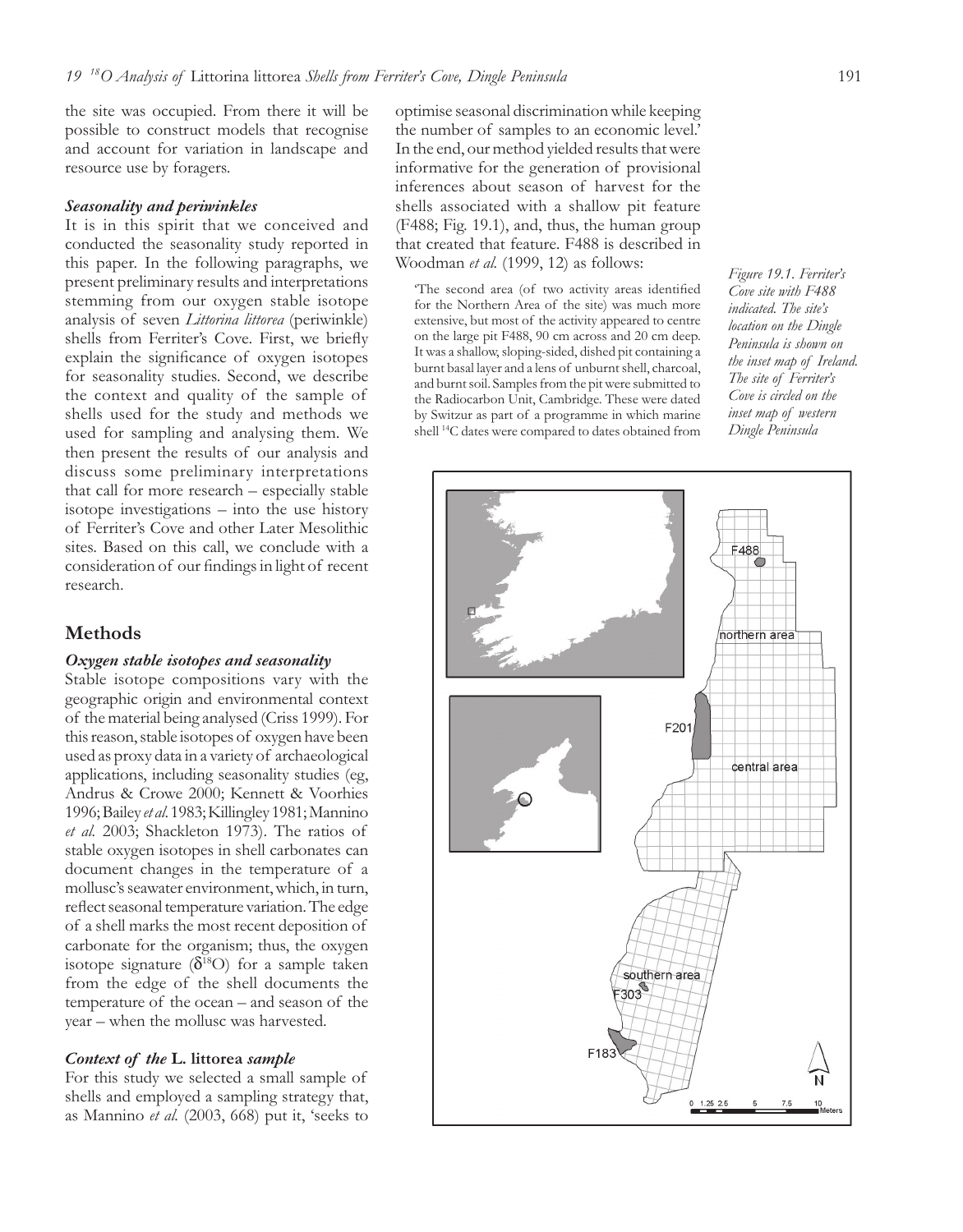*Figure 19.2. One standard deviation overlap of F488 charcoal (Q-2641) and corrected shell (Q-2634) radiocarbon dates. Correction of the shell date (-395 years) is based on advice in Switzur & Mellars 1987 (cited in Woodman et al. 1999:12)*



*Figure 19.3.* δ*18O results for FC1–3 charted as time series. The Y axis has been inverted on this chart to show a more intuitive representation of sea water temperature trends (low* δ*18O values indicate warmer sea water temperatures). The X axis runs from the right side of the chart (EOS) to the left and represents distance in mm from the edge (aperture) of the shell*

charcoal derived from the same context: 5245±55 BP (Q-2641, charcoal) and 5680±70 BP (Q-2634, shell). Work by Switzur and Mellars (1987) suggests that there is a tendency for 14C dates based on sea shells taken from the Atlantic coast to be approximately 395 years too old.'

Later in their monograph (p.126), the authors suggest that although 'there is little convincing evidence for roasting pits, it is possible that F488, which was dug early in the excavations, might have served this function.' Thus, the sample of seven shells we acquired from F488 might have been part of a roasted shellfish meal or meals. Indeed, the overlapping dates of the charcoal and corrected shell samples (Fig. 19.2), combined with the dimensions of the feature and its possible function, allow for the possibility that F488 was created during one or perhaps only a few visits to Ferriter's Cove.

For our study, we selected shells whose structural integrity suggested minimal impact from taphonomic processes such as those discussed by Claassen (1995, 55–66), namely encrustation, perforation/fragmentation, abrasion, acid dissolution, and heating. The specific microenvironment from which they were harvested is unknown. Different microenvironments, such as a location near the outflow of a stream vs. one distant from freshwater, can result in different isotopic signatures across a sample of shells (Bailey *et al.* 1983; Deith 1986; Mannino *et al.* 2003). There

is a small stream within walking distance from the site and it is possible that some periwinkles derived from microenvironments associated with such a stream. Analysis of a larger sample of *L. littorea* and a comparison with modern controls is necessary before reaching definitive conclusions. However, our results clearly show variations that are consistent with seasonal fluctuations in temperature. Furthermore, reference ranges, which we report in the results section below, overlap for three shells from which samples were taken for time-series baselines.

#### *Shell preparation and sampling*

The seven shells selected for sampling were iteratively washed in a weak hydrochloric acid solution and then sonicated in distilled water to remove impurities on their surfaces at the University of Maine Stable Isotope Lab. We selected three shells (FC1–3) for extensive sampling to identify reference ranges for seasonal variation over more than one year. The remaining four shells (FC4–7) were reserved for edge sampling only.

Each shell was sampled using a hand-held RotoMatic™ rotary tool with a diamond dental bur (FG 801/009M, Henry Schein, Inc.). Sampling began at the aperture of the shell (hereafter referred to as the EOS or 'end of shell'). Rather than spot sampling along the surface of the shell, each locus was sampled along a line *c.* 5 mm long, running approximately parallel to the shell's observable growth lines. Twenty samples were taken from shell FC1 at *c.* 1 mm increments; 15 were taken from FC3 at the same incremental distance. To gain a longer time sequence, FC2 was sampled 15 times at *c.* 2 mm intervals. Samples were stored in labeled gelatin capsules (0.30 ml 'Lock Ring' capsule, Torpac Inc.) and shipped en masse to the North Carolina State University Stable Isotope Laboratory.

The carbonate powder from each sample was then vacuum-roasted for one hour at 220 °C to remove organic contaminants. The samples were then reacted with  $100\%$ orthophosphoric acid in a Kiel Autocarbonate device (Thermoquest Finnigan MAT, Bremen, Germany) and the resultant  $CO<sub>2</sub>$  analysed for both  $\delta^{13}$ C and  $\delta^{18}$ O in a MAT 251 Isotope Ratio Mass Spectrometer (Thermoquest Finnigan MAT, Bremen, Germany). Samples were calibrated against an internal lab standard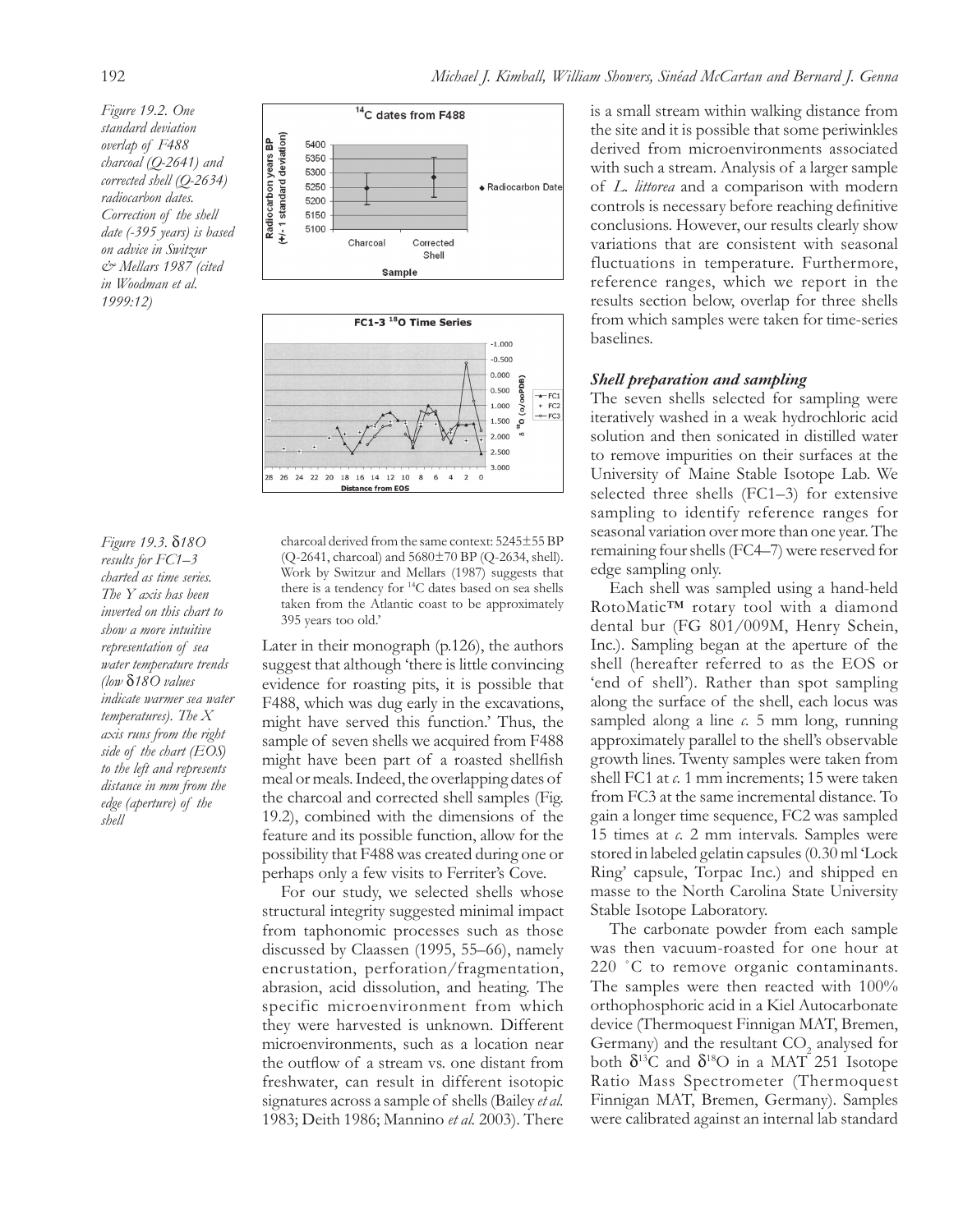(CM-5), as well as external NIST carbonate standards (NBS-18, 19, & 20).

#### **Results**

Table 19.1 shows  $\delta^{18}$ O results by shell (FC1–3) for each sampling locus. Table 19.2 shows  $\delta^{18}O$ EOS results for shells FC1–7. Table 19.3 shows descriptive statistics for FC1–3, including medians and quartiles (Q1 & Q3). Fig. 19.3 charts  $\delta^{18}$ O results for FC1–3 as time-series for each shell. To facilitate the interpretation of EOS values from shells FC4–7 (see Discussion), reference ranges were calculated for shells FC1–3 based on their respective interquartile ranges (the distance between their 75th and 25th percentiles, or Q3–Q1). Seasons of capture for FC1–7 were inferred by considering the relations between each shell's EOS value and the FC1–3 reference ranges. Fig. 19.4 shows EOS values for all seven shells plotted against the reference ranges.

## **Discussion**

To interpret  $\delta^{18}$ O results in Fig. 19.3, one must read from the right side of the chart (EOS values) to the left (earlier depositions of carbonate). Peaks and troughs in the trend lines represent warmest and coolest seawater temperatures, respectively. Thus, for shells FC1 and FC3, it is possible to observe similar trends wherein EOS values suggest a relatively cold season in which the periwinkles were harvested.

One of the values for FC3 – the data point corresponding to the sample taken at *c.* 2 mm from the EOS (Table 19.1; Fig.  $19.3$ ) – is anomalously low at -0.378. This value is not consistent with the minima for the rest of its series. Furthermore, without it, the curve for FC3 would have roughly the same amplitude as FC1 and FC2. Thus, it is likely to be an erroneous value, but retaining it does not change the overall pattern exhibited by the three shells.

The curve for FC2 is significantly less informative than those for FC1 and FC3, probably because the shell was sampled at 2 mm intervals, resulting in a smoothed distribution that is missing many maxima and minima. From this result, we must conclude that periwinkle shells should be sampled at ≤ 1 mm intervals to achieve a satisfactory level

| <b>Distance</b><br>from EOS<br>(mm) | FC1   | FC <sub>2</sub> | FC3              | Table 19.1. (right) 8180<br>results by shell (FC1–3)<br>for each sampling locus. |
|-------------------------------------|-------|-----------------|------------------|----------------------------------------------------------------------------------|
| $\overline{0}$                      | 2.563 | 2.123           | 1.816            | Shells FC1 and FC3                                                               |
| $\mathbf{1}$                        | 1.596 |                 | 0.853            | were sampled at c. 1 mm<br>intervals starting from the                           |
| $\overline{c}$                      | 1.635 | 2.139           | $-0.378$         | aperture (end of shell, or                                                       |
| 3                                   | 1.635 |                 | 1.593            | EOS) and moving back.                                                            |
| 4                                   | 2.198 | 1.895           | 1.774            | Shell FC2 was sampled                                                            |
| 5                                   | 1.795 |                 | 2.106            | at c. 2 mm intervals                                                             |
| 6                                   | 1.278 | 1.602           | 1.189            |                                                                                  |
| 7                                   | 1.013 |                 | 1.282            |                                                                                  |
| 8                                   | 1.652 | 1.577           | 1.188            |                                                                                  |
| 9                                   | 2.363 |                 | 2.171            |                                                                                  |
| 10                                  | 1.523 | 1.574           | 1.936            |                                                                                  |
| 11                                  | 1.480 |                 | (not<br>sampled) |                                                                                  |
| 12                                  | 1.219 | 1.516           | 1.648            | $\overline{\delta^{\scriptscriptstyle l}}^{\scriptscriptstyle S}O$<br><b>FC</b>  |
| 13                                  | 1.301 |                 | 1.684            |                                                                                  |
| 14                                  | 1.645 | 1.682           | 1.998            | 1.01<br>2.563                                                                    |
| 15                                  | 1.679 |                 | 2.270            | 2.01<br>2.123                                                                    |
| 16                                  | 2.183 | 1.878           |                  | 3.01<br>1.816                                                                    |
| 17                                  | 2.541 |                 |                  | 4.01<br>1.756                                                                    |
| 18                                  | 2.234 | 1.923           |                  | 5.01<br>1.629                                                                    |
| 19                                  | 1.712 |                 |                  | 6.01<br>2.147                                                                    |
| 20                                  |       | 2.051           |                  | 7.01<br>1.979                                                                    |
| 21                                  |       |                 |                  | Table 19.2. (above)                                                              |
| 22                                  |       | 2.345           |                  | δ180 EOS results by                                                              |
| 23                                  |       |                 |                  | $shell (FC1-7)$                                                                  |
| 24                                  |       | 2.479           |                  |                                                                                  |
| 25                                  |       |                 |                  |                                                                                  |
| 26                                  |       | 2.404           |                  |                                                                                  |
| 27                                  |       |                 |                  |                                                                                  |
| 28                                  |       | 1.456           |                  |                                                                                  |

| <b>Variable</b> | N        | Mean           | <b>Median</b> | <b>StDev</b> | <b>SE</b> Mean |
|-----------------|----------|----------------|---------------|--------------|----------------|
| FC1             | 20       | 1.7623         | 1.6485        | 0.4434       | 0.0991         |
| FC <sub>2</sub> | 15       | 1.9096         | 1.895         | 0.3389       | 0.0875         |
| FC <sub>3</sub> | 15       | 1.542          | 1.684         | 0.668        | 0.172          |
|                 |          |                |               |              |                |
| <b>Variable</b> | Minimum  | <b>Maximum</b> | 01            | 03           |                |
| FC1             | 1.013    | 2.563          | 1.4908        | 2.1942       |                |
| FC2             | 1.456    | 2.479          | 1.577         | 2.139        |                |
| FC <sub>3</sub> | $-0.378$ | 2.27           | 1.189         | 1.998        |                |

of resolution. In this case, it is helpful to turn to the method recommended by Mannino *et al.* (2003, 674–675) in which edge series are established by sampling shells three times, 'one at the edge…and two others immediately behind the edge.' This procedure yields a sequence that permits one to identify the position of the edge

*Table 19.3. (above) Descriptive statistics for FC1–3, including medians and quartiles (Q1 & Q3)*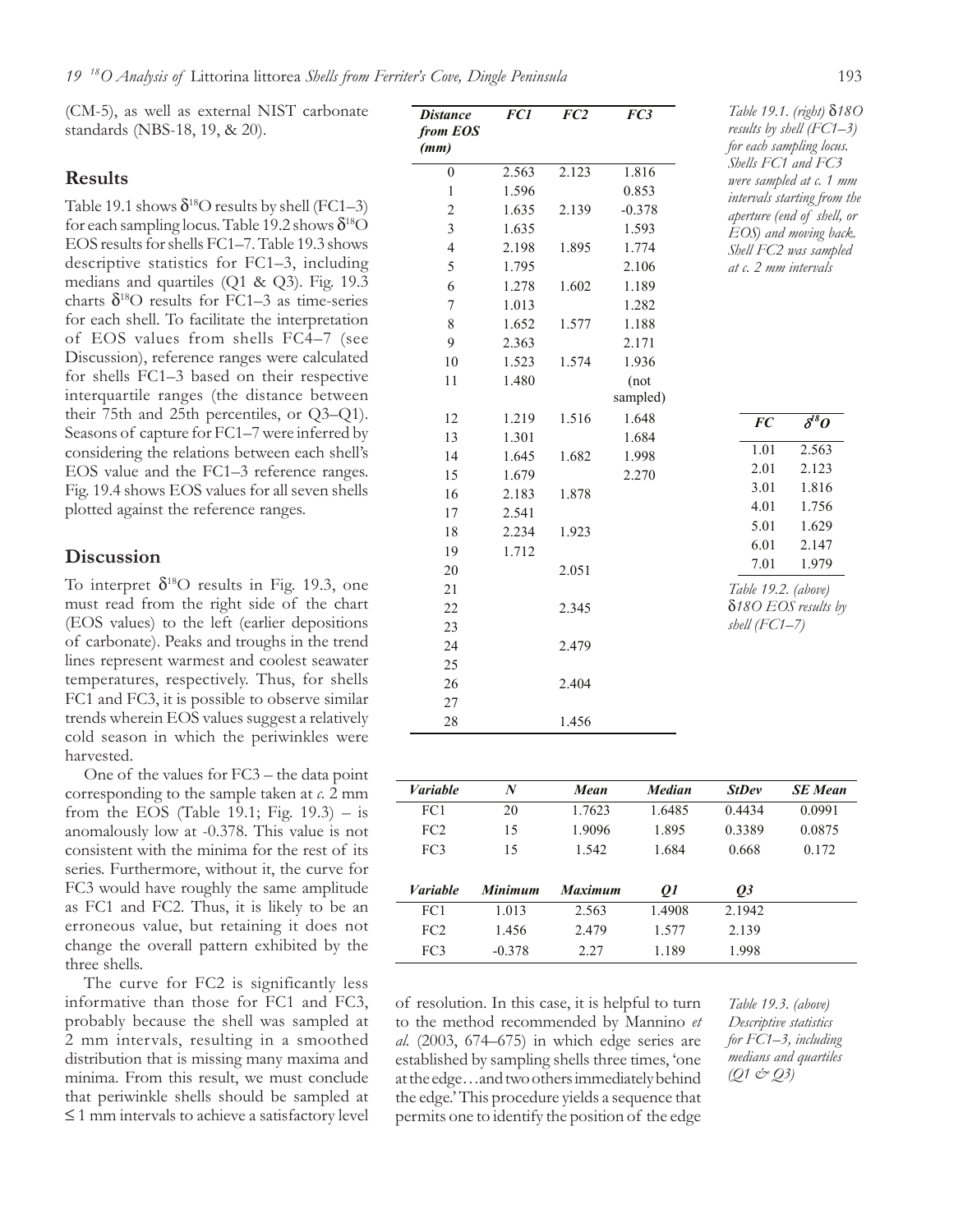*Figure 19.4. EOS values for FC1–7 graphed with interquartile reference ranges for FC1–3 based on descriptive statistics in Table 19.3. Note that all EOS values but one (FC5.01) fall below at least two median values, suggesting that most of the shells were likely harvested during the cold half of the year*

*Figure 19.5. Monthly mean sea surface temperatures for years 1871 and 2002 (data source: BADC 2006)*



value in the series, ie, whether it is part of a downward or upward trend or marks a shift in direction. Based on this approach – but relying on two samples instead of three – the EOS value for FC2 might mark an upward shift, which would suggest this periwinkle was harvested as sea water temperatures were entering a warming trend.

What months of the year are represented by the EOS values for FC1–3? To estimate seasonof-harvest, we used the Global Ice Coverage and Sea Surface Temperature (GISST) database of the Meteorological Office (BADC 2006) to chart monthly mean sea surface temperatures for a GISST sampling locus nearest the Dingle Peninsula. Fig. 19.5 shows the monthly mean sea surface temperature for the years 1871 and 2002. This chart shows that January, February, and March are the coldest months of the year in terms of sea water temperature, with February representing the minimum monthly mean sea surface temperature. Returning to Fig. 19.3, it is possible to conclude – with an assumption that sea surface temperature trends would have been similar *c.* 5200 BP – that the EOS value for FC1 indicates this periwinkle was harvested during the cold months, possibly February as the  $\delta^{18}$ O value is the highest (and therefore indicative of the coldest water) for the entire series. The EOS value for FC3 forms part of a downward trend approaching the  $\delta^{18}O$ 

maxima for the series. This supports an estimate of a harvest time during the late autumn/early winter, perhaps between November and January. As discussed above, the EOS value for FC2 is more problematic. However, with all necessary caveats, it would not be unreasonable to posit for FC2 a late cold season of harvest such as March or April.

In summary, a conservative estimate of harvest times for shells FC1–3 would be during the cold half of the year, ie, between November and April. Do EOS values from shells FC4–7 support this pattern? This is a difficult question to answer because these shells were not sampled in a manner that permits the identification of edge series. However, Fig. 19.4 permits a preliminary consideration of all EOS values with respect to the interquartile (or reference) ranges of FC1–3. Values that fall above or below the reference ranges are more likely to represent seasons of harvest that correspond to the maxima and minima (coldest and warmest months, respectively) of their  $\delta^{18}$ O time series. Those that fall within the reference ranges are less informative because, without the directionality that an edge series offers, it is impossible to differentiate spring and autumn signatures. For example, the EOS value for FC1 falls well below the interquartile range for its time series as well as those for FC2 and FC3. Based on the GISST data, this is consistent with a February harvest time. However, the EOS value for FC3 falls inside all three reference ranges. Its lower position in two of the three ranges favors a colder season estimate, but only through a comparison with other values in the FC3 time series (Fig. 19.3) is it possible to infer a November–January season of harvest due to its position in a downward temperature trend.

Based on the approach described above, the  $\delta^{18}$ O results for FC4–7 can be provisionally evaluated. The EOS values for FC4 and FC5 could represent autumn or spring signatures. FC5 is the only EOS value that supersedes the median value for all three reference ranges. Perhaps it is a bad value due to taphonomic factors or, alternatively, represents a deposition event for F488 in mid spring or autumn. Without an edge series, little more can be said about this shell. The EOS value for FC6 resides at the low end of one reference range (FC1) and below the ranges for the other two (FC2 and FC3). FC7 is at the low end of all three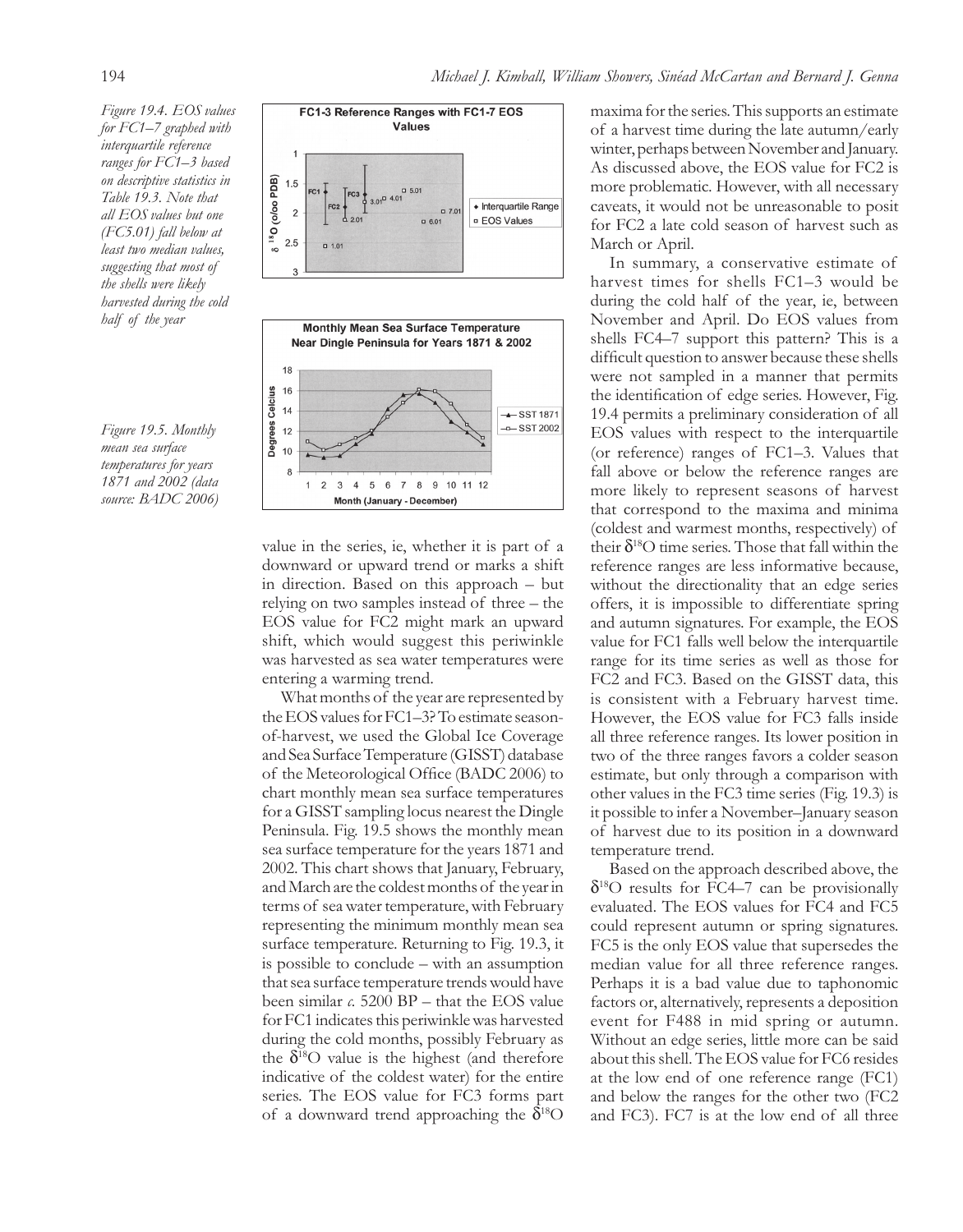reference ranges. Thus we hypothesise that FC6 and FC7 were harvested during the cold months of the year.

It is important to reiterate the preliminary nature of this dataset and the interpretations we offer to explain it. With the exception of FC5, a glance at the array of data points in Fig. 19.4 reveals that all EOS values fall within or below the low end of two or three interquartile ranges. Thus, we infer that most of the shells in our sample were harvested during the cold half of the year (November through April). Two of the shells (FC1 and FC6) could have been harvested within a narrower timeframe, perhaps sometime between January and March.

## **Conclusion**

It is useful to return to the results of seasonal analyses of fish remains reported in Woodman *et al.* (1999). To summarise, fish size estimates suggest a summer harvest; fish spawning behavior (whiting) suggests early spring; fish migration patterns (eg, herring, tope, salmon, and eel) suggest summer and early autumn; and fish scale growth patterns lend support to summer/autumn fishing. In other words, fishing activities appear to have taken place 'within the summer half of the year' (McCarthy 1999, 89). In contrast, our oxygen isotope study of a small sample of periwinkle shells from F488 suggests that these animals were harvested during the winter half of the year (November–April). Interestingly, there is a possible point of overlap between the  $\delta^{18}$ O results for the problematic shell FC2 and McCarthy's whiting.

Based on our results, we propose that the Ferriter's Cove site includes evidence for both cold and warm season occupations. Should our proposition hold up under the light of further scrutiny and the weight of larger samples, two avenues of inquiry emerge. First, we must revisit speculations on how Ferriter's Cove fit into the Later Mesolithic settlement system. All evidence seems to point to short-term occupations, but the site might have been used differently throughout the year. For example, in the summer and autumn, people could have stopped by primarily for the fishing. During the cold months, Ferriter's Cove might have served as a pit stop for raw material procurement supplemented by shellfish meals.

To explore this avenue more thoroughly,

more shells must be analysed from F488. Furthermore, there are three other dated contexts containing shell (*Littorina littorea*, *Nucella lapillus*, *Patella vulgata*, *Mytilis edulis*, and *Cerastoderma edule*) (Woodman *et al.* 1999; Fig. 19.6): F201, a large shell dump in the site's central area with two charcoal-based 14C dates, 5750±140 BP (BM-2228R) and 5850±140 BP (BM-2228AR); F183, a shell midden deposit in the southern area with a charcoal-based date of 6300±140 BP (GrN-18772); and F303, a spread of burnt and unburnt shells also in the southern area with a charcoal-based date of 5479±56 BP (UB-3597). Oxygen isotope analyses of shell carbonate from these features would represent the seasonality of shellfish harvesting across a broad span of the site's occupation history.

*Figure 19.6. Ferriter's Cove site plan showing Features 488, 201, 183, and 303*

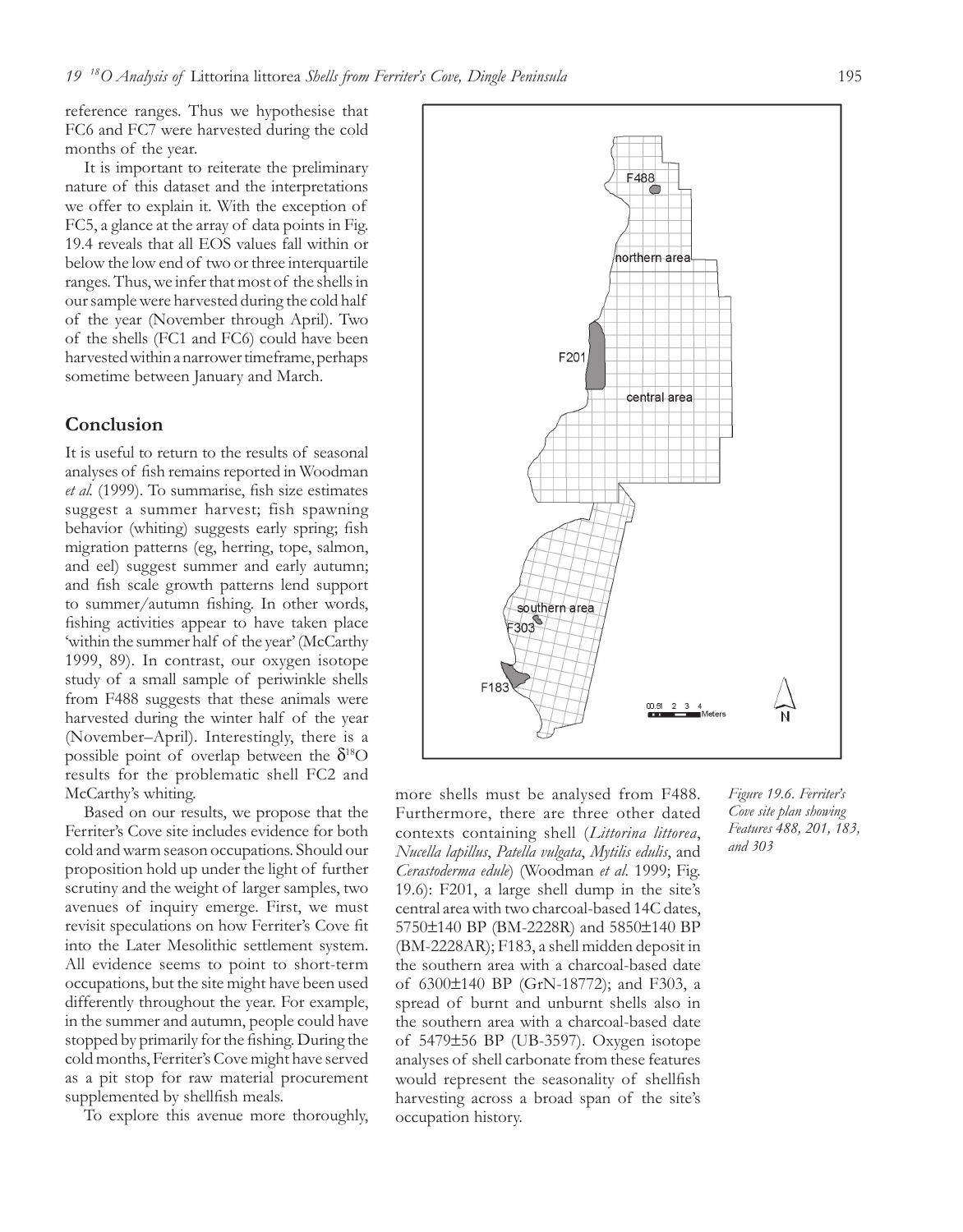A second avenue of inquiry lies in a consideration of our results with particular regard to F488's 14C dates. With radiocarbon dates in the region of 5350–5200 BP (Fig. 19.2), this feature is associated with the tail end of a period of social change proposed for the last quarter of the Later Mesolithic (Kimball 2006; Woodman & McCarthy 2003). In short, F488 was in use during a time when foraging groups had quite likely gained access to domesticated cattle as cuts of meat or, possibly, quasi-pastoralist components of their subsistence system. The political and economic ramifications of this development are just beginning to be explored. Further research into the function and seasonality of contemporary archaeological features such as F488 will inform efforts to understand the impact of this new lifeway on Later Mesolithic society and its relation to the advent of Ireland's Neolithic.

### **Acknowledgements**

Kimball wishes to express his gratitude to Peter Woodman for offering him an entrée into Irish Later Mesolithic research; Karl Kreutz and Doug Introne, UMaine Climate Change Institute, for their generosity in providing advice on and support with shell preparation and sampling; Mike Matis, University of Maine Machias, for his valuable assistance with GISST data processing; Lori Gustafson for statistical advice and editorial assistance; and Kathleen Ahearn, Liz Sullivan, and Tora Johnson for development of the GIS database that made Figs 19.1 and 19.3 possible. The authors are grateful to the British Atmospheric Data Centre, which provided access to UK Meteorological Office Global Ice Coverage and Sea Surface Temperature (GISST) data.

## **Bibliography**

- Andrus, C.F.T. & Crowe D.E. 2000. Geochemical analysis of *Crassotrea virginica* as a method to determine season of capture. *Journal of Archaeological Science* 27, 33–42
- Bailey, G., Deith, M. & Shackleton, N. 1983. Oxygen isotope analysis and seasonality determinations: Limits and potential of a new technique. *American Antiquity* 48 (2), 390–398
- British Atmospheric Data Centre (BADC), 2006. UK Meteorological Office Global Sea Ice Coverage and Sea Surface Temperature Data (1856–present). http://www.badc.rl.ac.uk/data/gisst/
- Brinkhuizan, D. 1977. Appendix I: The fish remains. In P.C. Woodman, Recent excavations at Newferry, Co. Antrim, *Proceedings of the Prehistoric Society* 43, 197
- Claassen, C. 1995. *Shells*. Cambridge: Cambridge University Press
- Criss, R.E. 1999. *Principles of Stable Isotope Distribution*. Oxford: Oxford University Press
- Dieth, M.R. 1986. Subsistence strategies at a Mesolithic camp site: Evidence from stable isotope analyses of shells. *Journal of Archaeological Science* 13, 61–78
- Green, S. & Zvelebil M. 1990. The Mesolithic colonization and agricultural transition of south-east Ireland. *Proceedings of the Prehistoric Society* 56, 57–88
- Irving, B. 1999. Fish scales. In P.C. Woodman, E. Anderson & N. Finlay (eds), *Excavations at Ferriter's Cove, 1983–95: Last Foragers, First Farmers in the Dingle Peninsula*, 92–93. Bray: Wordwell Ltd.
- Kennett, D.J. & Voorhies B. 1996. Oxygen isotopic analysis of archaeological shells to detect seasonal use of Wetlands on the Southern Pacific Coast of Mexico. *Journal of Archaeological Science* 23 (5), 698–704
- Killingley, J.S. 1981. Seasonality of mollusk collecting determined from O-18 profiles of midden shells. *American Antiquity* 46, 152–158
- Kimball, M. 2000a. Variation and context: ecology and social evolution in Ireland's Later Mesolithic. In A. Desmond, G. Johnson, M. McCarthy, J. Sheehan, & E.S. Twohig (eds), *New Agendas in Irish Prehistory: papers in commemoration of Liz Anderson*, 31–43. Bray: Wordwell Ltd.
- Kimball, M. 2000b. *Human Ecology and Neolithic Transition in Eastern County Donegal, Ireland: The Lough Swilly Archaeological Survey*. Oxford: Archaeopress, British Archaeological Reports, British Series 300
- Kimball, M. 2006. Common pools and private tools? Mobility and economy during Ireland's Later Mesolithic. *Journal of Anthropological Archaeology* 5 (2), 239–247
- Larsson, L., Kindgren H., Knutsson K., Leoffler D. & Åkerlund A. 2003. *Mesolithic on the Move: Papers Presented at the Sixth International Conference on the Mesolithic in Europe, Stockholm 2000*. Oxford: Oxbow Books
- Lovis, W.A., Whallon R. & Donahue R.E. 2006. Introduction to Mesolithic mobility, exchange, and interaction: A special issue of the Journal of Anthropological Archaeology. *Journal of Anthropological Archaeology* 5 (2), 175–177
- Mannino, M.A., Spiro B.F. & Thomas K.D. 2003. Sampling shells for seasonality: Oxygen isotope analysis on shell carbonates of the inter-tidal gastropod *Monodonta lineata* (da Costa) from populations across its modern range and from a Mesolithic site in southern Britain. *Journal of Archaeological Science* 30, 667–679
- McCarthy, M. 1999. Faunal remains. In P.C. Woodman, E. Anderson & N. Finlay (eds), *Excavations at Ferriter's Cove, 1983–95: Last Foragers, First Farmers in the Dingle Peninsula*, 85–92. Bray: Wordwell Ltd.
- Milner, N. 2005. Seasonal consumption practices in the Mesolithic: Economic, environmental, social or ritual?. In N. Milner & P. Woodman (eds), *Mesolithic Studies at the Beginning of the 21st Century*, 56–68. Oxford: Oxbow Books
- Milner, N. & Woodman P. 2005. *Mesolithic Studies at the Beginning of the 21st Century*. Oxford: Oxbow Books